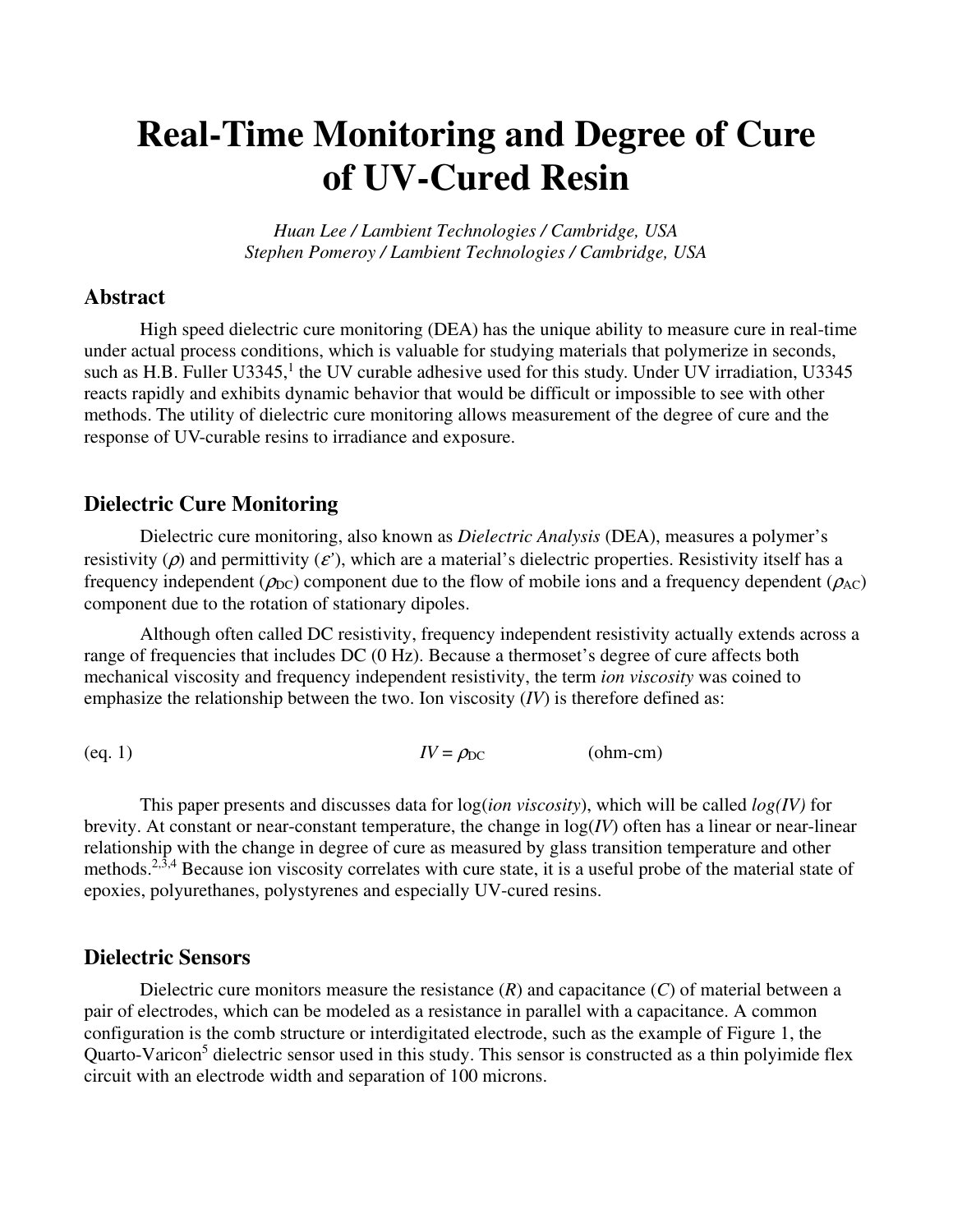As a rule of thumb, interdigitated electrodes with the same width and separation measure to a depth approximately equal to the electrode width. Consequently, the sensor used in this study makes a very localized measurement only 100 microns into the sample.

For UV curing, interdigitated sensors may be placed within a sample and away from the surface to avoid any confounding effects from oxygen inhibition, which prevents cure at the interface with the atmosphere.



**Figure 1. Dielectric sensor with interdigitated electrodes**

## **Ultraviolet Light Source**

The SunSpot 2 UV/Visible Light Curing System<sup>6</sup> was the UV source for this study. The highpower output from its arc lamp is wide-band and intensity at the end of the light guide is typically >18,000 mW/cm<sup>2</sup> in UVA (320-390 nm), with adjustable settings from I = 0 to I = 10 for intensity ranging from 60% to 100%, respectively, of full power.

This UV source uses both a dichroic filter and mirror to greatly reduce IR transmission through the light guide. Absorption of radiation in the remaining visible/UVA/UVB/UVC wavelengths nevertheless can produce considerable heating of samples at high irradiances.

# **Procedure**

U3345 is a UV-curable, modified acrylate adhesive using a phenyl bis(2,4,6-trimethylbenzoyl) phosphine oxide photoinitiator. After excitation this photoinitiator undergoes cleavage to produce initiating radicals that drive cure. Since these photoproducts have reduced absorption in the visible/UV spectrum, the photoinitiator becomes bleached, enabling deeper penetration of UV light and curing of thicker coatings.

The experimental set-up is shown in Figure 2. At the end of the light guide, a collimator concentrated the light and projected it onto a platform for the sample. For each test, U3345 UV-curable adhesive was applied to a new dielectric sensor, resulting in a sample 7 mm x 20 mm in area and approximately 1 mm thick. The sample was placed on the platform at the estimated center of the irradiance profile. A thermocouple beside the sensor enabled temperature measurements during and after exposure.

Each test used a standoff of 15 cm, 20 cm, 38 cm or 48 cm between the collimator and platform. UV source intensity was set to I = 0, 5 or 10, corresponding to 60%, 83% or 100% of full intensity,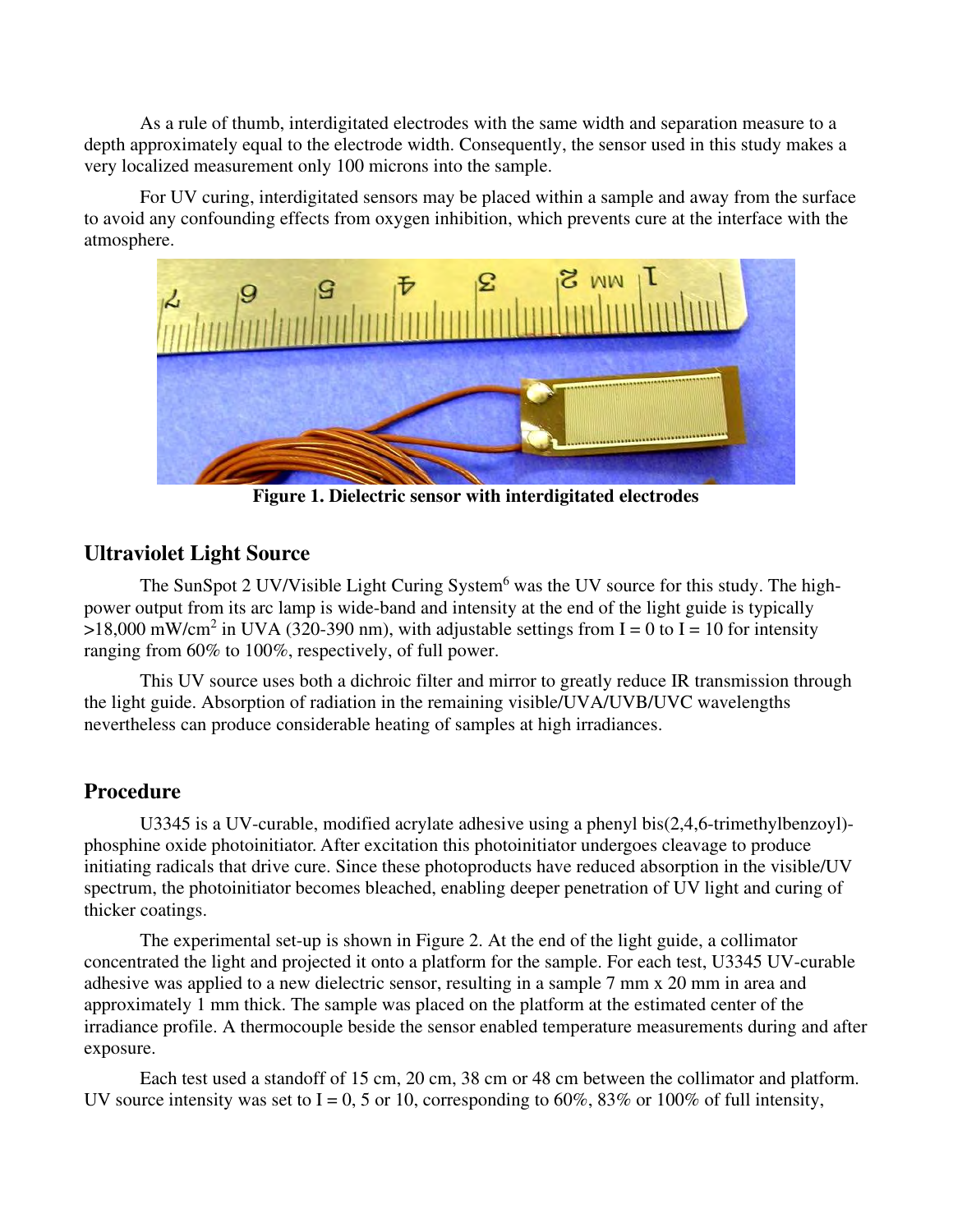respectively. Lack of a UV meter prevented direct measurement of irradiance, so it was estimated from the rising and falling temperature profile during a test. These data were used to model a hypothetical thermal source for each exposure. The temperature of this hypothetical source was assumed to be proportional to actual irradiance at the sample and was used to derive the relative irradiances of Table 1. Without absolute UV power measurements, irradiance during a test was given a relative value from Table 1 to enable comparisons among results.

An LT-631 High-Speed Dielectric Cure Monitor<sup>7</sup> measured ion viscosity with an excitation frequency of 100 Hz at a rate of 60 ms/data point. To ensure capture of the entire cure, the UV source was turned on five seconds after the start of data acquisition.



**Figure 2. Test set-up for UV cure** 

| <b>Standoff</b> | <b>UV Source Intensity Setting</b> |              |                 |  |  |  |
|-----------------|------------------------------------|--------------|-----------------|--|--|--|
|                 | $I = 0 (61%)$                      | $I = 5(83%)$ | $I = 10(100\%)$ |  |  |  |
| $15 \text{ cm}$ | 10.9                               | 14.8         | 17.8            |  |  |  |
| 20 cm           | 9.3                                | 12.7         | 15.3            |  |  |  |
| 38 cm           | 2.1                                | 2.9          | 3.4             |  |  |  |
| 48 cm           | 1.0                                | 1.4          | 1.6             |  |  |  |

|  |  |  |  | Table 1. Relative irradiance for tested combinations of standoff and intensity |  |  |
|--|--|--|--|--------------------------------------------------------------------------------|--|--|
|--|--|--|--|--------------------------------------------------------------------------------|--|--|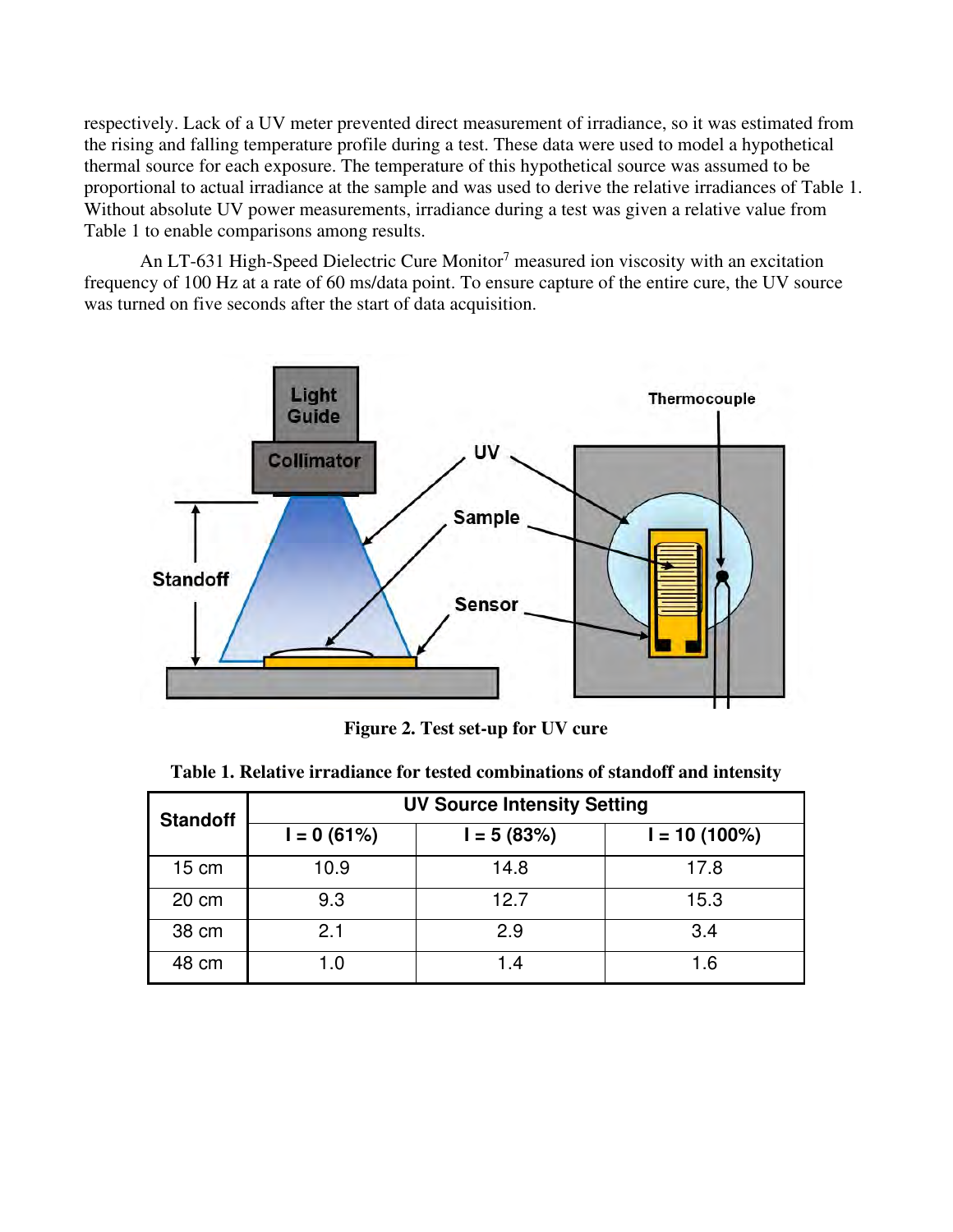## **Cure from a Single, Low Intensity Exposure**

After a single exposure of U3345 to brief, low intensity UV, the ion viscosity and temperature were measured for 60 seconds. Standoff was 48 cm and the UV source intensity setting was  $I = 0$  with an exposure time of one second. From Table 1 the relative irradiance  $= 1.0$ . Ion viscosity data from this test, shown in Figure 3, reveals three events:

**1. UV cure during exposure:** Before irradiation the U3345 is at 0% degree of cure and the initial  $log(IV) = 6.9$ . During the one-second exposure, ion viscosity suddenly increases to  $log(IV) = 7.0$  due to the curing process. Thermocouple temperature increases about 0.5 °C due to absorption of light. Measured as the change in ion viscosity, cure is relatively slight, probably due to a time lag in the presence of activated photoinitiators at sensor level as they diffuse from the surface.

**2. Dark cure after exposure:** The activated photoinitiators continue to diffuse to the sensor and drive cure, indicated by the increase in ion viscosity for a considerable time after UV exposure ends. As the photoinitiators are consumed, the cure process slows and ion viscosity asymptotically approaches a constant value.

**3. End of cure:** The asymptotic value of  $log(V) = 7.8$  at the end of cure, which occurs at approximately 60 seconds after exposure.



**Figure 3. Ion viscosity of U3345, single exposure**

# **Cure from Cumulative Exposures**

To investigate the effect of successive exposures, three samples of U3345 at different standoffs were exposed for one second at a time with UV source intensity  $= 0$  and at one-minute intervals. The samples, which had standoffs of 48 cm, 38 cm and 20 cm, have relative irradiances of 1.0, 2.1 and 9.3, respectively, with each exposure. The results are shown in Figure 4.

 The plot of Figure 3 is actually the first minute of the data in Figure 4 for a 48 cm standoff. Although the reaction in Figure 3 essentially ends after about 60 seconds, it is clear from Figure 4 that cure is incomplete at this point. Furthermore, the data show that maximum  $log(IV)$  after each incremental cure is proportional to the cumulative exposure. In each case, higher ion viscosity also corresponds to higher degree of cure.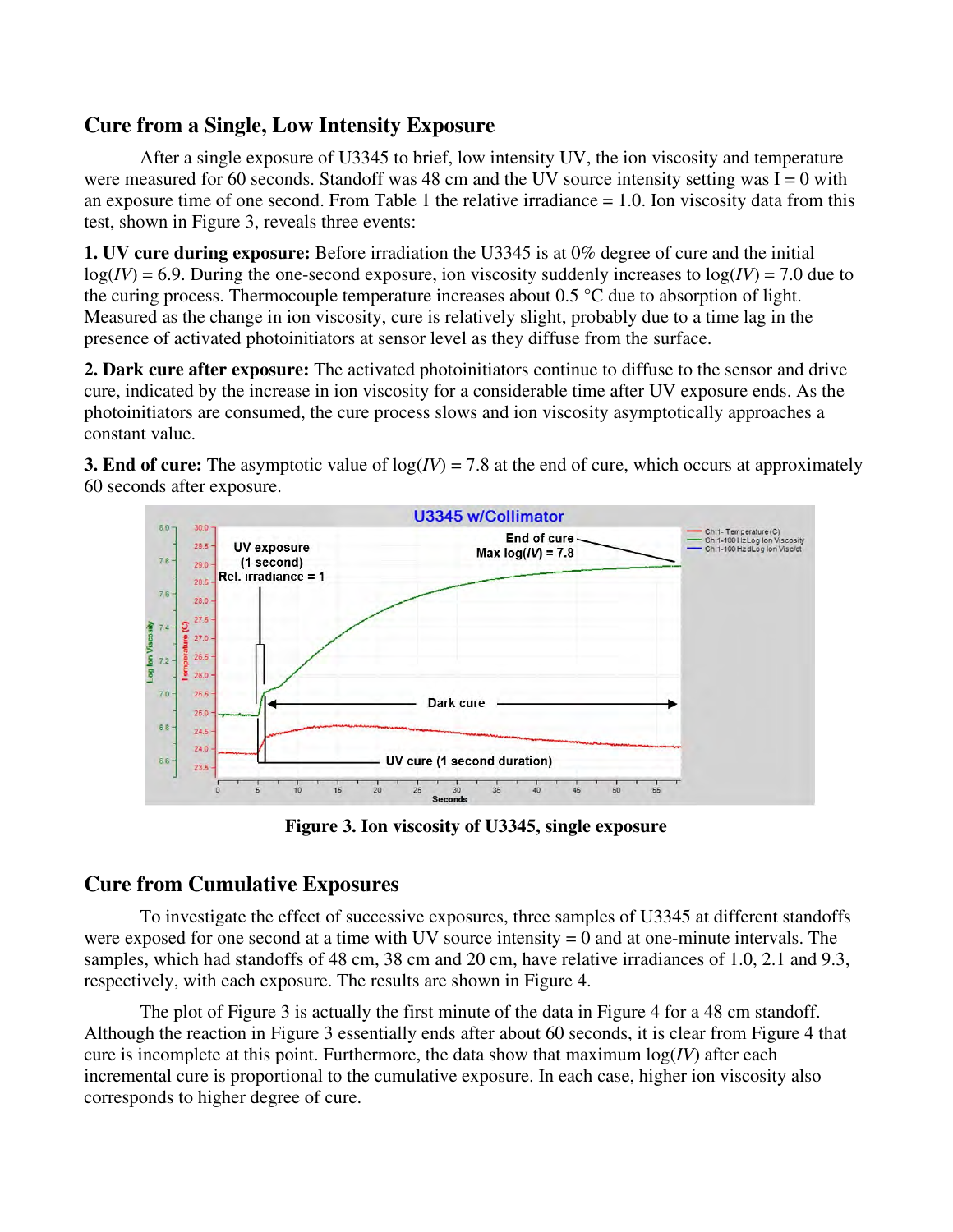The data show that two exposures at relative irradiance  $= 2.1$  are sufficient to reach a plateau of  $log(V) \sim 10.8$ , while only one exposure at relative irradiance = 9.3 is necessary. Also, once the plateau is reached, additional exposures do not change the ion viscosity level, indicating the U3345 has reached 100% degree of cure.



**Figure 4. Ion viscosity of U3345, multiple exposures of one second each** 

Table 2 lists the relative irradiances and cumulative relative exposures for each test. Max log(*IV*) is the value at the end of cure following each exposure and is indicated in Figure 4 as well as listed in Table 2. Figure 5 plots maximum log(*IV*) versus cumulative relative exposure.

| <b>Standoff</b> | <b>Exposure</b><br><b>Number</b> | <b>Relative</b><br><b>Irradiance</b><br>at Sensor | <b>Cumulative</b><br><b>Relative</b><br><b>Exposure</b> | <b>Max</b><br>Log(IV) | <b>Degree</b><br>of Cure | <b>Point</b> |
|-----------------|----------------------------------|---------------------------------------------------|---------------------------------------------------------|-----------------------|--------------------------|--------------|
| 48 cm           |                                  | 1.0                                               | 1.0                                                     | 7.75                  | 20%                      | A            |
| 48 cm           | $\overline{2}$                   | 1.0                                               | 2.0                                                     | 9.04                  | 55%                      | B            |
| 48 cm           | 3                                | 1.0                                               | 3.0                                                     | 10.37                 | 90%                      | C            |
| 38 cm           | 1                                | 2.1                                               | 2.1                                                     | 9.18                  | 58%                      | D            |
| 38 cm           | $\overline{2}$                   | 2.1                                               | 4.2                                                     | 10.87                 | 100%                     | Е            |
| 38 cm           | 3                                | 2.1                                               | 6.3                                                     | 10.87                 | 100%                     | F            |
| 20 cm           | 1                                | 9.3                                               | 9.3                                                     | 10.79                 | 100%                     | G            |
| 20 cm           | $\overline{2}$                   | 9.3                                               | 18.6                                                    | 10.79                 | 100%                     | H            |
| 20 cm           | 3                                | 9.3                                               | 27.9                                                    | 10.79                 | 100%                     |              |

**Table 2. Standoff distances, relative irradiances and relative exposures** 

Uncured resin with 0% degree of cure has a  $log(IV) = 6.9$  and fully cured resin, presumed to be 100% degree of cure, has a  $log(IV) \sim 10.8$ . For many thermosets and polymers, the change in  $log(IV)$  is proportional to the change in degree of cure, therefore by interpolation it is possible to correlate cumulative relative exposure with both an ion viscosity and a degree of cure.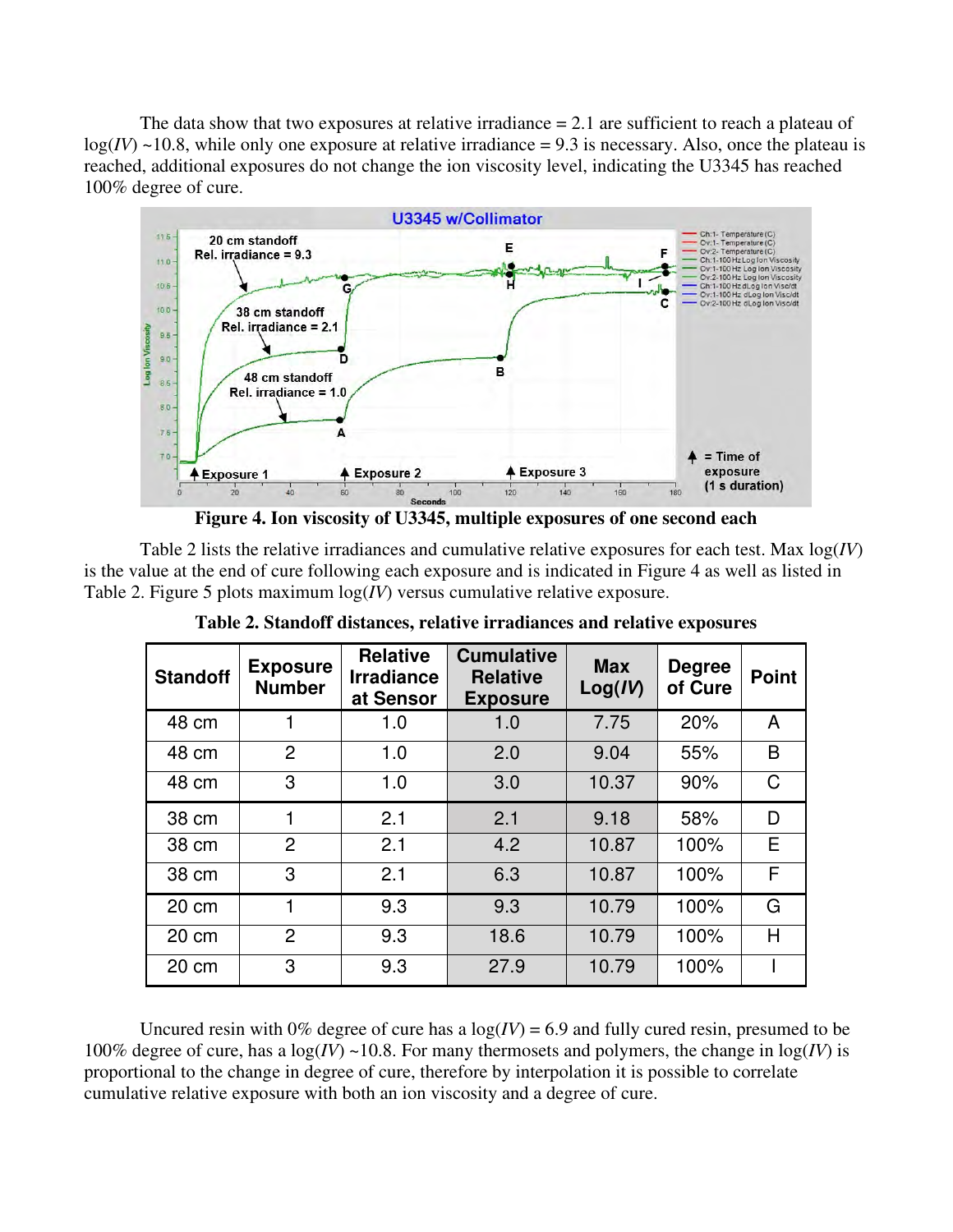Figure 5 shows log(*IV*) and degree of cure increase in proportion to the cumulative exposure, until reaching a maximum value that corresponds to complete cure. This result is expected because the total amount of activated photoinitiator is proportional to the total irradiation, and the amount of activated photoinitiator in turn determines the extent of polymerization. If absolute irradiance could be measured at the sample, then it would be possible to relate cumulative exposure with the resulting degree of cure.



Maximum Log(Ion Viscosity) vs Cumulative Relative Exposure

**Figure 5. Max. ion viscosity and degree of cure for U3345 vs. cumulative relative exposure** 

## **Cure Inhibition from Long Exposures**

 Figure 6 shows curing behavior with long exposures may have significantly different dynamics compared to brief exposures.



**Figure 6. Ion viscosity of U3345, showing cure inhibition**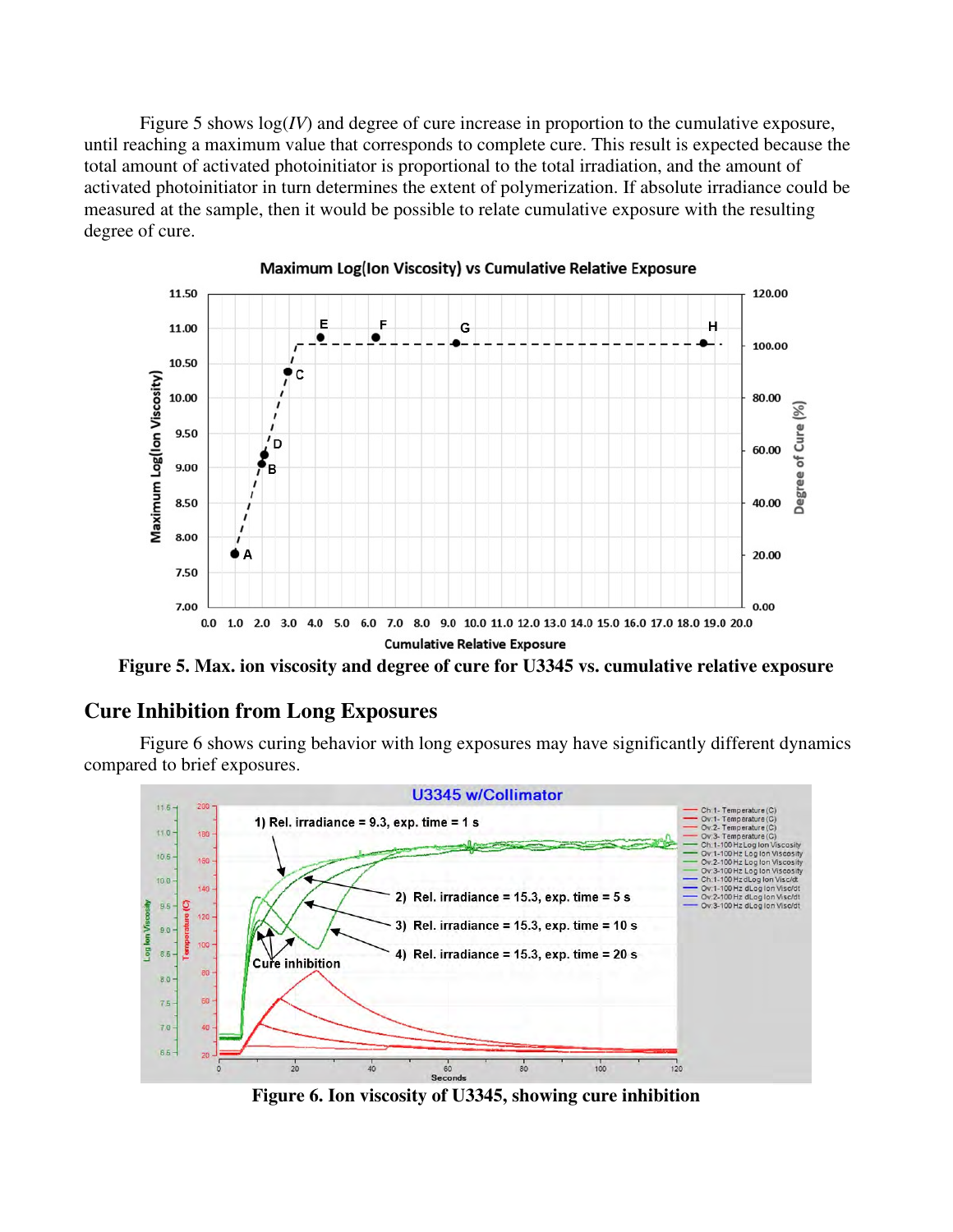Figure 6 plots ion viscosity for four tests with increasing exposure times:

**1) Relative irradiance = 9.3, exposure time = 1 s:** Ion viscosity increases normally and monotonically through UV and dark cure to the plateau of  $log(IV) \sim 10.8$ , indicating a typical approach to 100% degree of cure.

**2) Relative irradiance = 15.3, exposure time = 5 s:** Ion viscosity shows a very slight knee at about 9 s (4 s after start of exposure) then a typical approach to 100% degree of cure.

**3) and 4) Relative irradiance = 15.3, exposure time = 10 s and 20 s:** Ion viscosity shows a pronounced knee at about 9 s (4 s after start of exposure) while temperature continues to increase significantly due to the intense light. Log(*IV*) decreases until the end of exposure at 10 s for curve 3, and 20 s for curve 4. Subsequently, dark cure proceeds to the ion viscosity plateau and 100% degree of cure.

This "knee" in ion viscosity has been observed in thermally cured resins (thermosets) if cure ends during an increasing temperature ramp.<sup>8</sup> Ion viscosity is determined by both degree of cure and temperature, and has two basic behaviors:

- At constant temperature, ion viscosity increases as degree of cure increases
- At constant degree of cure, ion viscosity decreases (increases) as temperature increases (decreases)

Normally, log(*IV*) increases as cure advances, and in most cases this response dominates even as temperature increases. However, if cure stops while temperature continues to increase, then the degree of cure is constant and ion viscosity decreases, resulting in the "knee."

Similarly, for U3345, the knee in log(*IV*), slightly visible for curve 2, prominent in curve 3 and even more prominent in curve 4, indicates that polymerization has stopped. In fact, cure has only been temporarily inhibited, because ion viscosity increases again after exposure ends and the U3345 undergoes dark cure.

Since ion viscosity in Figure 6 reaches the maximum value of  $\sim$ 10.8 (100% degree of cure) for each of the four curves, the U3345 has experienced only a delayed time to end of cure for the 5, 10 and 20 second exposures. This cure inhibition may be a general phenomenon because it has been observed in all of four UV-cured resins examined to date.

It is difficult to determine a precise time for the start of cure inhibition, but it can be estimated by the intersection of asymptotes on either side of the knee, as shown in Figure 7. *Cure inhibition time* is defined as the difference between the start of exposure, and the start of cure inhibition. Figure 8 plots the cure inhibition times for several tests across a range of irradiance. The quantity of activated photoinhibitor increases with irradiance, and the trend line of Figure 8 shows increasing irradiation corresponds with shorter inhibition times. This relationship suggests a connection between the level of activated photoinitiator (or, conversely, photoinitiator depletion) and the onset of cure inhibition.

 Cure inhibition cannot be due to the depletion of activated photoinitiators because dark cure indicates the continued presence of initiating radicals. It is possible cure inhibition results from high exposures that generate too many initiating radicals, which encounter and cancel one another. High exposures may also create excessive amounts of short polymer chains and no long ones. Perhaps bleaching of all photoinitiators eliminates screening of UV radiation from the monomers, causing them to absorb UV photons and become too energetic to bond. Although the cause of cure inhibition is not yet known, further study may yield interesting information about photoinitiator chemistry.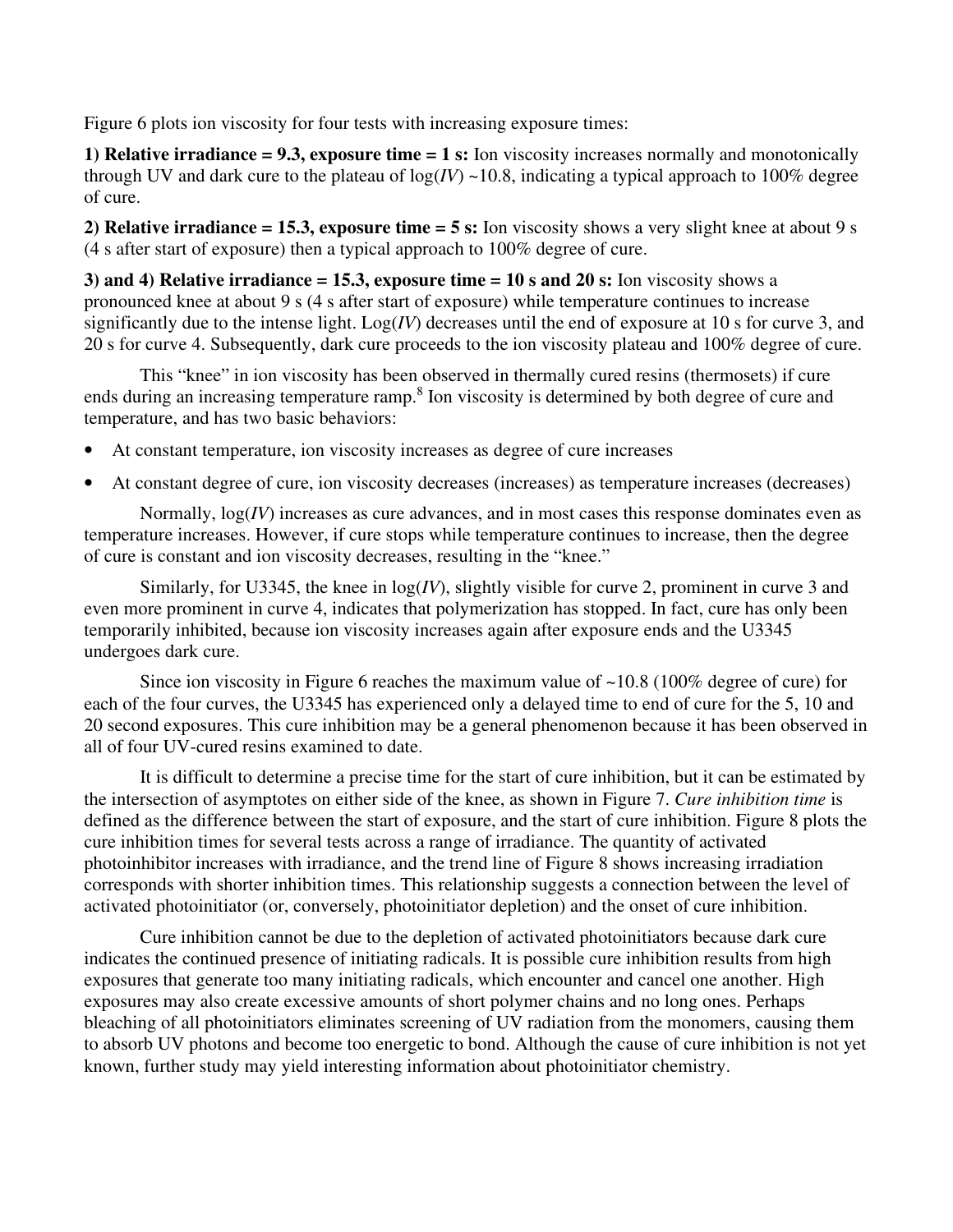

**Figure 7. Determination of cure inhibition time** 



Cure Inhibition Time (s) vs. Relative Irradiance

**Figure 8. Cure inhibition time as a function of relative irradiance** 

## **Cure Degradation from Long Exposures**

 Long exposures with high irradiances risk over-cure and degradation of a UV-cured adhesive. Figure 9 shows the progression over three tests of increasing irradiance with an exposure time of 30 seconds:

**1) Relative irradiance = 2.1, exposure time = 30 s:** Normal cure but total energy is only sufficient to achieve final  $log(V) = 10.2$  and degree of cure =  $85\%$ 

**2) Relative irradiance = 2.9, exposure time = 30 s:** Normal cure and total energy sufficient to achieve final  $log(V) = 10.7$  and degree of cure  $\sim 100\%$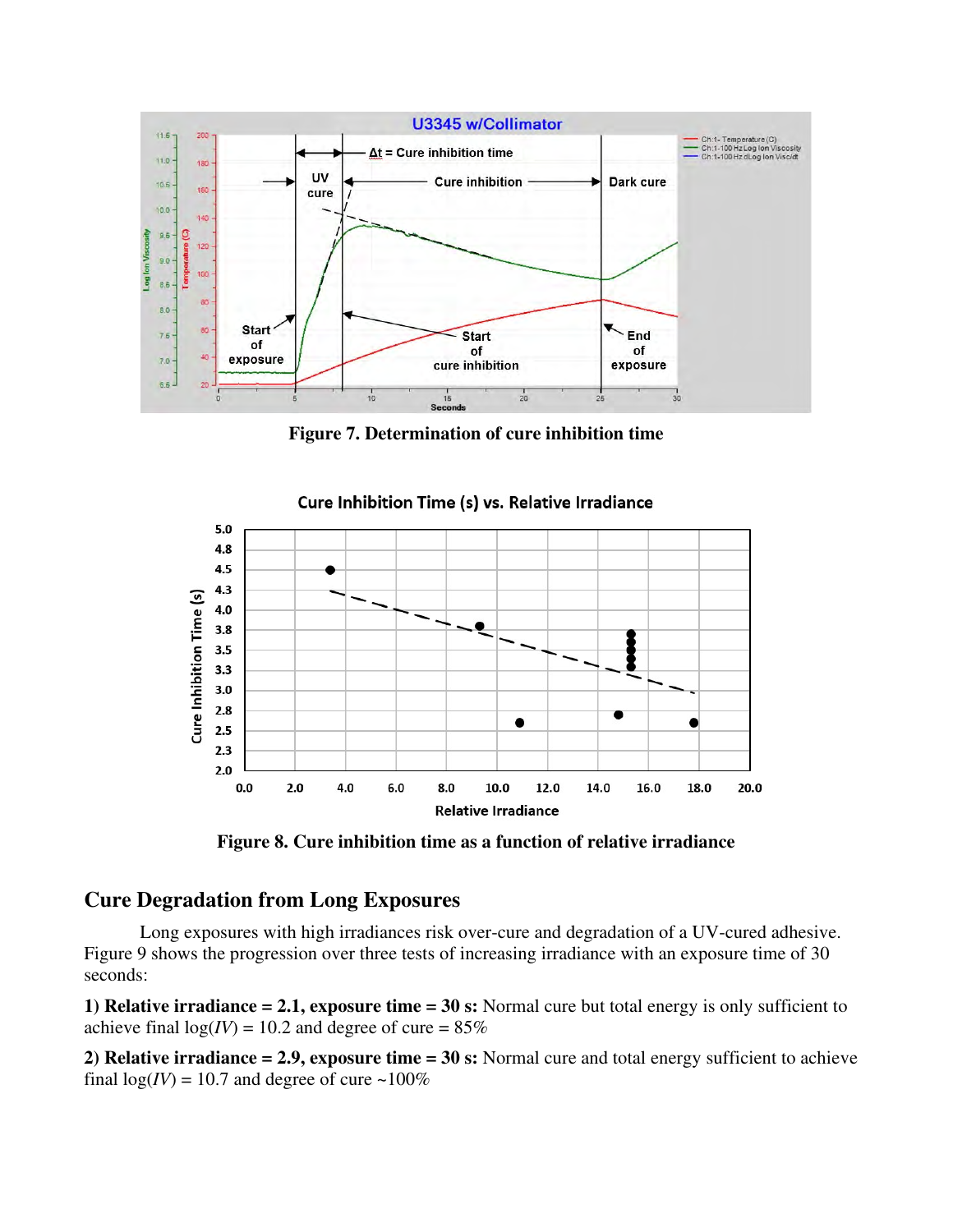**3) Relative irradiance = 3.4, exposure time = 30 s:** Cure shows cure inhibition and over-cure from excessive total energy, resulting in reduced final  $log(IV) = 10.1$  and degradation



**Figure 9. Ion viscosity of U3345, exposure time = 30 s** 

 Compared to the value at 100% degree of cure, a reduction in final ion viscosity despite greater irradiance indicates the presence of damage. Lower ion viscosity is the result of greater conductivity (lower resistivity) due to degradation by-products and broken bonds. Figure 10 shows four tests with varying irradiances and exposure times. Lack of absolute UV power measurements necessitates use of *relative exposure*, given by equation 2, to allow comparison among tests:

(eq. 2) Relative exposure = Relative irradiance  $\bullet$  time (s)



**Figure 10. UV damage with increasing exposure**